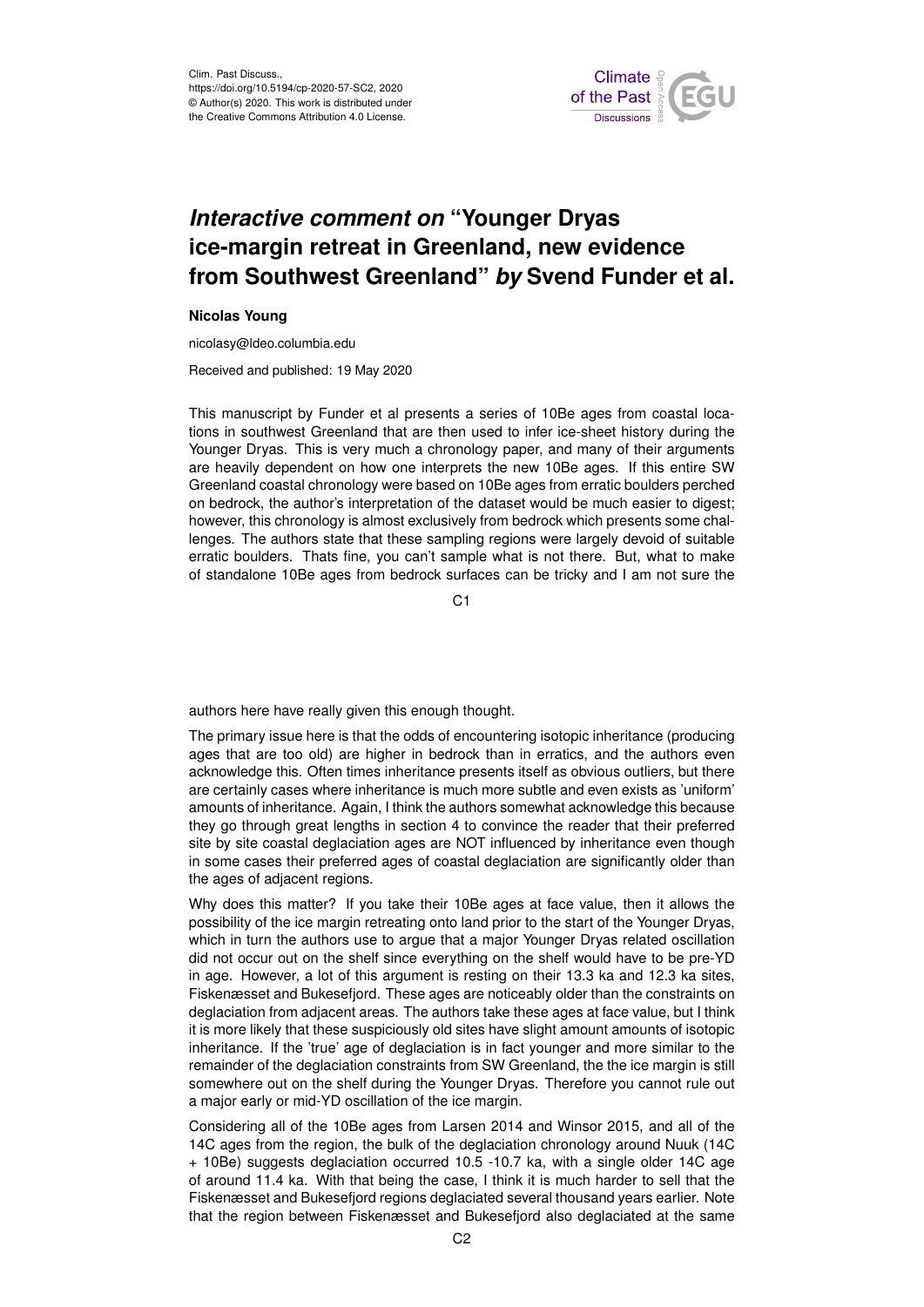time as the Nuuk region. Considering all of this evidence, coupled with bedrock only sampling, leads me to think that these 10Be ages are influenced by a bit of inheritance.

To be sure, 10Be ages from bedrock can work, but it is typically only in select environments. The most obvious from the region that come to mind are Briner et al (2009; Nature Geoscience) from Baffin Island and Young et al (2013; Quat. Sci. Rev) from Disko Bugt. In both of these cases the 10Be chronologies rely pretty heavily on bedrock samples. Also in both cases the 10Be ages agree with the 14C constraints that exist. In particular, up in Disko Bugt the 14C and 10Be constraints are near identical. This consistency suggests that the bedrock-based 10Be ages are not influenced by inheritance. But what these sites have in common is that the bedrock is located is some of the most erosive environments on Earth where the chances of encountering inheritance should be minimal. On Baffin, samples are from bedrock knobs either right in or adjacent to the Fiord trough (Sam Ford Fiord), and in Disko, these sites are directly adjacent to arguably the fastest glacier on Earth. In this manuscript, the authors are presenting 10Be ages from bedrock in coastal locations \*between\* former fast-flowing outlets. I wouldn't exactly consider this a recipe for success if you want to avoid inheritance in bedrock surfaces. Even sampling in highly erosive environments does not ensure inheritance-free samples. For example, Hughes et al (2012; Geology) sampled bedrock and erratics in Sermilik Fiord (Helheim) and present pretty convincing evidence that the bedrock samples are influenced by a small (only a few ka) and relatively uniform amount of inheritance. Co-author Briner himself demonstrated the same thing in Norway (2016; Geophysical Research Letters) where on the surface his 10Be ages from erratics are fairly uniform and likely come from what should be an erosive environment. But after considering other constraints, they concluded that their samples are likely influenced by a uniform baseline amount of inheritance equating to only a few ka. As we develop more and more of these 10be-based chronologies, its becoming clear that that small amounts of uniform inheritance exist and bedrock-based ages need to be treated with extra caution.

C3

I look at this dataset and the pre-existing chronology and highly suspect that many of the new 10Be ages in this manuscript have slight isotopic inheritance. And, I think the authors have significantly overreached in their interpretations on what the ice sheet may or may not have done during the YD based on their new 10Be ages. That is not to say these 10Be ages shouldn't be published; they are a valuable contribution that others will certainly build off. It is even possible that these ages are 'correct' but you would need to back the bedrock-only results with matching ages from erratics or any other independent constraint before you launch into sweeping interpretations about the ice margin during YD times.

A few other minor things caught my eye as I read this:

1) It says you used version 3 of the CRONUS calculator for 10Be ages, and a production rate of 3.96. Version 3 uses an updated treatment of muon production, so the production rate needs to be recast with the same treatment of muon-based production. So if you used the online calculator, you would have to input all the Baffin Bay calibration data to make your own calibration, and then calculate the ages (there is an option to do this). In this case, the calculator will do the re-casting for you and the production rate is 4.04+-0.07; 3.96 is the number for the old scheme. Your ages should not change, but to avoid confusion, you should list the right PR. Or, you actually used version 2 of the CRONUS code, in which case that 3.96 number still applies (see Young et al., 2020; QSR)

2) The authors spend a lot of time going around Greenland compiling constraints related to the YD ice margin position. Thus I was a bit surprised not to see a fairly robust constraint from near Sisimiut. Young et al (2020; QSR) present several 10Be ages from erratics directly at the coast and from moraine boulders also at the coast, that all date to ∼11.6 ka. Therefore the ice margin was out on the shelf during the entirety of the YD.

3) The authors also mention that they do not correct for uplift on 10Be ages because